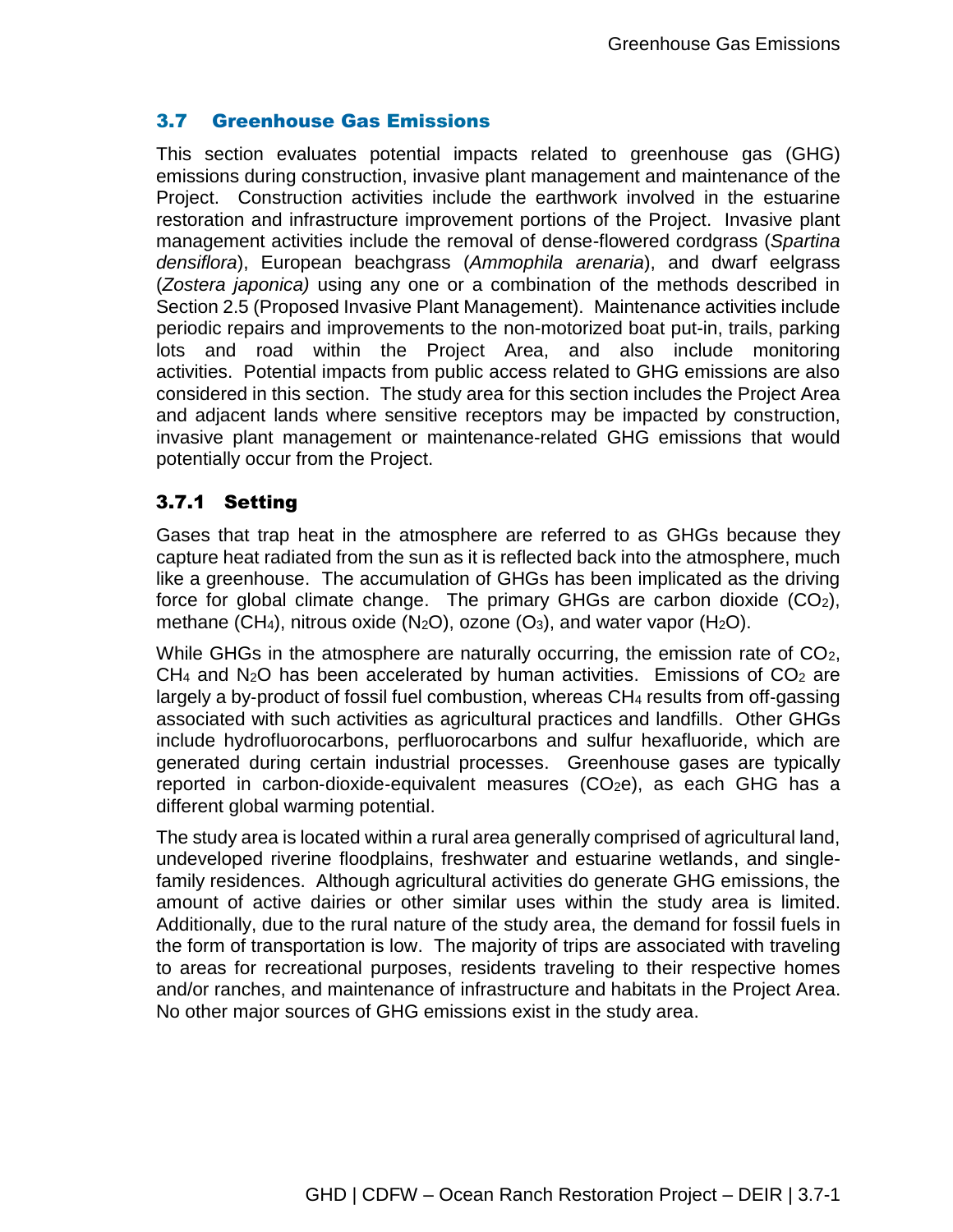# 3.7.2 Regulatory Framework

#### *Federal*

The U.S. Environmental Protection Agency (EPA) is the federal agency responsible for implementing the Clean Air Act (CAA). The U.S. Supreme Court ruled on April 2, 2007 that  $CO<sub>2</sub>$  is an air pollutant under the CAA, and that EPA has the authority to regulate emissions of GHGs. For long-term actions that have annual direct emissions of less than 25,000 metric tons of carbon-dioxide-equivalents (MTCO2e), the Council on Environmental Quality (CEQ) previously encouraged federal agencies to consider whether the action's long-term emissions should receive similar analysis. The CEQ's 2016 final guidance removed direct emissions criteria and contains no numeric recommendations.

### *State*

## **Executive Order S-3-05**

In 2005, the Governor of California signed Executive Order (EO) S-3-05, which established GHG emission reduction targets to reduce emissions as follows:

- By 2010, reduce GHG emissions to 2000 levels
- By 2020, reduce GHG emissions to 1990 levels
- By 2050, reduce GHG emissions to 80 percent below 1990 levels.

### **Assembly Bill 32, California Global Warming Solutions Act of 2006**

In 2006, the Governor of California signed the Global Warming Solutions Act of 2006 (Assembly Bill [AB] 32), committing California to reducing GHG emissions to 1990 levels by 2020. The statute requires the California Air Resources Board (CARB) to track emissions through mandatory reporting, determine the 1990 emission levels, set annual emissions limits that would result in meeting the 2020 target, and design and implement regulations and other feasible and cost effective measures to ensure that statewide GHG emissions would be reduced to 1990 levels by 2020. CARB calculated the 2020 emissions limit as 431 million metric tons (MMT)  $CO<sub>2</sub>e$ . Projected business-as-usual emissions for 2020 are 509 MMT CO<sub>2</sub>e. A reduction of 78 MMT CO2e is needed to meet the goal (CARB 2012).

#### **Executive Order B-30-15**

On April 29, 2015, the Governor of California announced EO B-30-15 and established the 2030 target of reducing GHG emissions to 40 percent below 1990 levels. The emission reduction target is an interim-year goal to provide substantial progress toward the ultimate goal of reducing emissions by 80 percent below 1990 levels by 2050.

#### **Senate Bill 32 and Assembly Bill 197**

Senate Bill (SB) 32, passed in 2016, extended the goals of AB 32 and codifies the GHG reduction target of 40 percent below 1990 levels by year 2030, consistent with EO B-30-15. The companion bill to SB 32, AB 197, provides additional direction to CARB in developing each update to the Climate Change Scoping Plan (see below).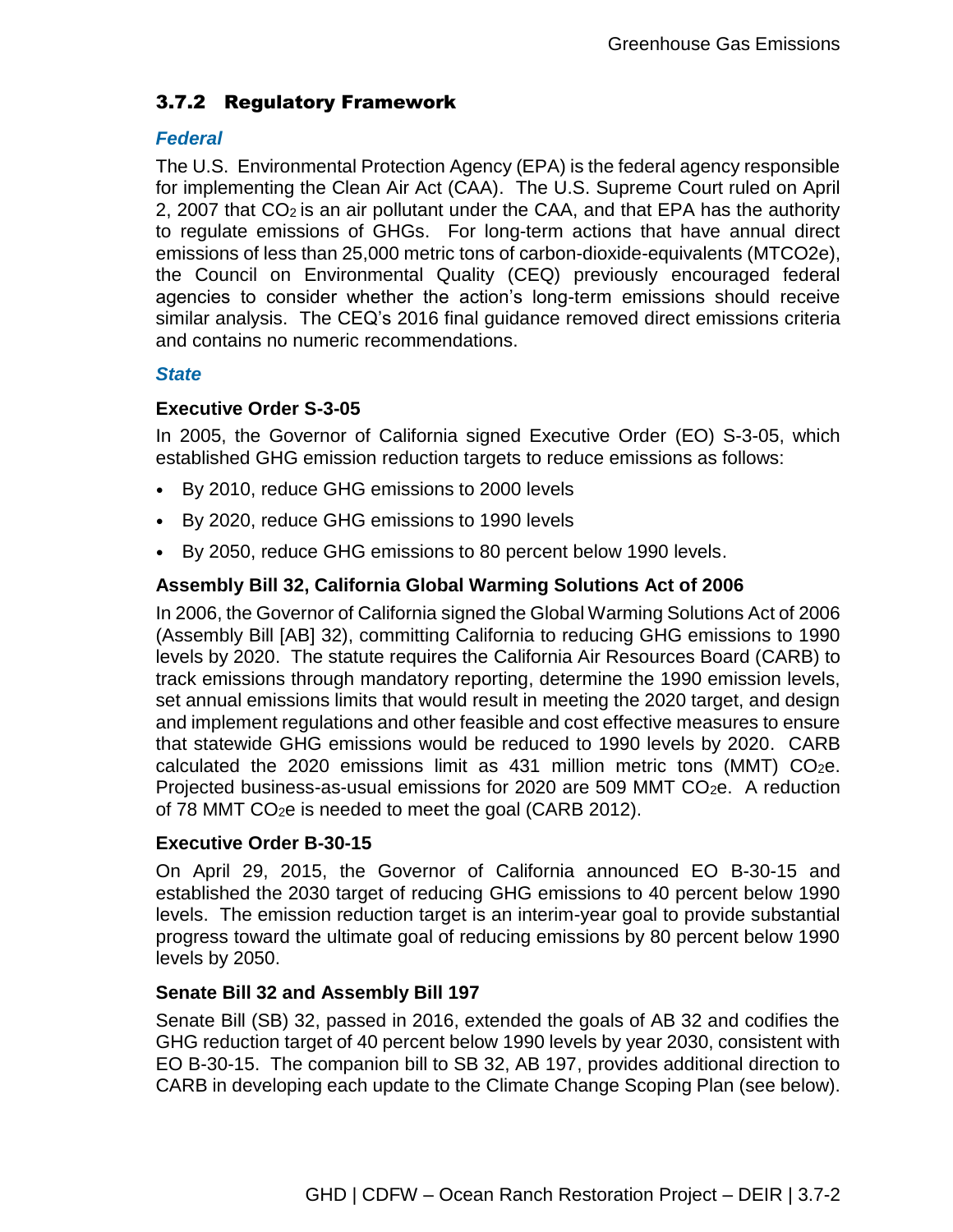### **Climate Change Scoping Plan**

In December 2008, pursuant to AB 32, CARB adopted the Climate Change Scoping Plan (Scoping Plan), which outlined measures to attain the 2020 GHG emissions limit. The Scoping Plan estimated that implementation of identified measures would result in a reduction of 105.3 MMT CO<sub>2</sub>e from various sectors. AB 32 requires CARB to update the Scoping Plan at least every five years. The 2017 Scoping Plan does not contain a recommended reduction level or percent for local government's municipal operations. However, the 2017 Scoping Plan does describe CARB's recommended statewide per-capita emissions targets for 2030 and 2050, and further details how local land-use agencies may derive quantitative locallyappropriate community-wide per capita emissions targets that align with the statewide targets.

#### *Regional and Local*

### **North Coast Unified Air Quality Management District**

The North Coast Unified Air Quality Management District (NCUAQMD) is a regional environmental regulatory agency with jurisdiction over Humboldt County. The NCUAQMD enforces local, state and federal air quality regulations and air quality permits.

In 2011, NCUAQMD adopted Rule 111 (Federal Permitting Requirements for Sources of Greenhouse Gases) into the District rules and thus established a threshold above which New Source Review (NSR) and federal Title V permitting applies. Rule 111 also established federally enforceable limits on GHG emissions for stationary sources. This Project does not include any new stationary sources; therefore, Rule 111 would not apply.

The NCUAQMD has not adopted regulations regarding the evaluation of GHG emissions in a CEQA document, or established CEQA significance criteria specific to evaluating the effects of project-related GHG emissions.

#### **Humboldt County**

Portions of the study area (i.e., areas outside of the Project Area that are not owned by CDFW) are subject to local oversight and compliance with the Humboldt County General Plan and Eel River Area Local Coastal Plan. The County released a draft Climate Action Plan in January 2012, which contains an emissions inventory and forecast. The draft Climate Action Plan also includes a proposed emissions reduction target. However, the County has not yet adopted the Climate Action Plan.

The goals and policies within the Humboldt County General Plan that regulate GHG emissions include the following:

## **AQ-G4. Greenhouse Gas Emissions**

Successful mitigation of GHG emissions associated with this Plan to levels of non-significance as established by the Global Warming Solutions Act and subsequent implementation of legislation and regulations.

#### **AQ-P1. Reduce Length and Frequency of Vehicle Trips**

Reduce the length and frequency of vehicle trips through land use and transportation policies by encouraging mixed-use development, compact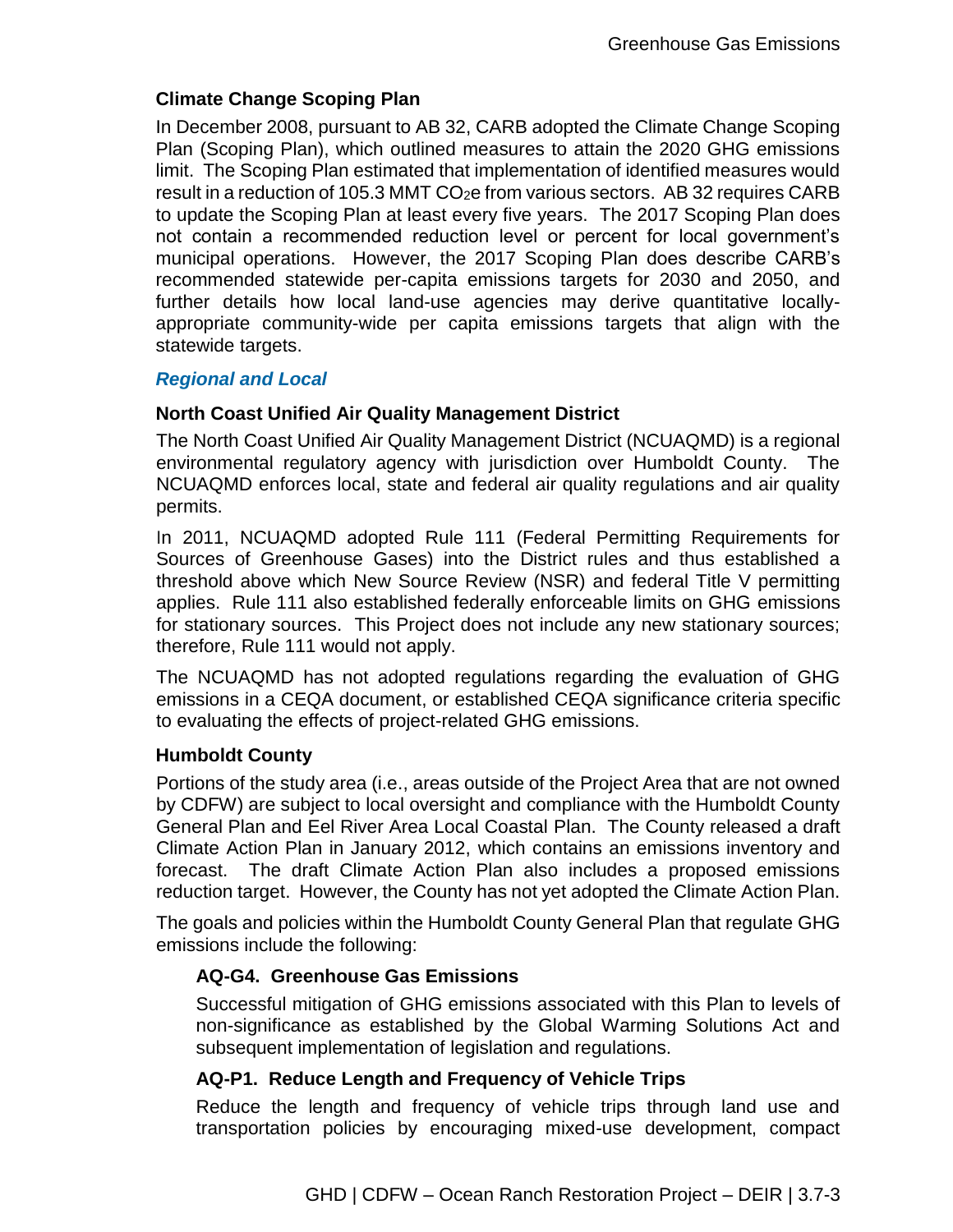development patterns in areas served by public transit, and active modes of travel.

### **AQ-P9. County Climate Action Plan**

Through public input and review, develop and implement a multi-jurisdictional Climate Action Plan to achieve reductions in GHG emissions consistent with the state Global Warming Solutions Act and subsequent implementing legislation and regulations.

### **AQ-11. Review of Projects for Greenhouse Gas Emission Reductions**

The County shall evaluate the GHG emissions of new large-scale residential, commercial and industrial projects for compliance with state regulations and require feasible mitigation measures to minimize GHG emissions.

### **Eel River Area Local Coastal Plan**

No GHG regulations are listed or discussed in the Eel River Area Local Coastal Plan.

# 3.7.3 Evaluation Criteria and Significance Thresholds

The Project would cause a significant impact related to GHG emissions, as defined by the CEQA Guidelines (Appendix G), if it would:

- Generate GHG emissions, either directly or indirectly, that may have a significant impact on the environment; or
- Conflict with an applicable plan, policy, or regulation adopted for the purpose of reducing the emissions of GHGs.

## 3.7.4 Methodology

The NCUAQMD has not adopted regulations regarding the evaluation of GHG emissions in a CEQA document, and has not established CEQA significance criteria to determine the significance of impacts with regard to GHGs (J. Davis. pers. comm. 2019). The NCUAQMD recommends considering the GHG emission CEQA standards from the Bay Area Air Quality Management District (BAAQMD) (J. Davis pers. comm. 2019). However, the BAAQMD does not contain quantitative GHG emission thresholds for Project construction (BAAQMD 2017). Therefore, due to a lack of local thresholds, this impact analysis applies the CARB's industrial Cap-and-Trade threshold of 25,000 MTCO2e per year to determine the Project's impact for generation of GHGs.

This threshold is also consistent with the EPA's Greenhouse Gas Reporting Program reporting threshold for 'large' industrial sources. This threshold was selected after review of multiple threshold options. The BAAQMD has adopted quantitative thresholds of significance for project operations. However, the BAAQMD's 'bright line' threshold was determined to not be appropriate for the proposed Project, as the threshold was developed using a 'gap-based approach' covering land use development. Land use development includes typical commercial and residential development, but not restoration projects. As stated by the BAAQMD: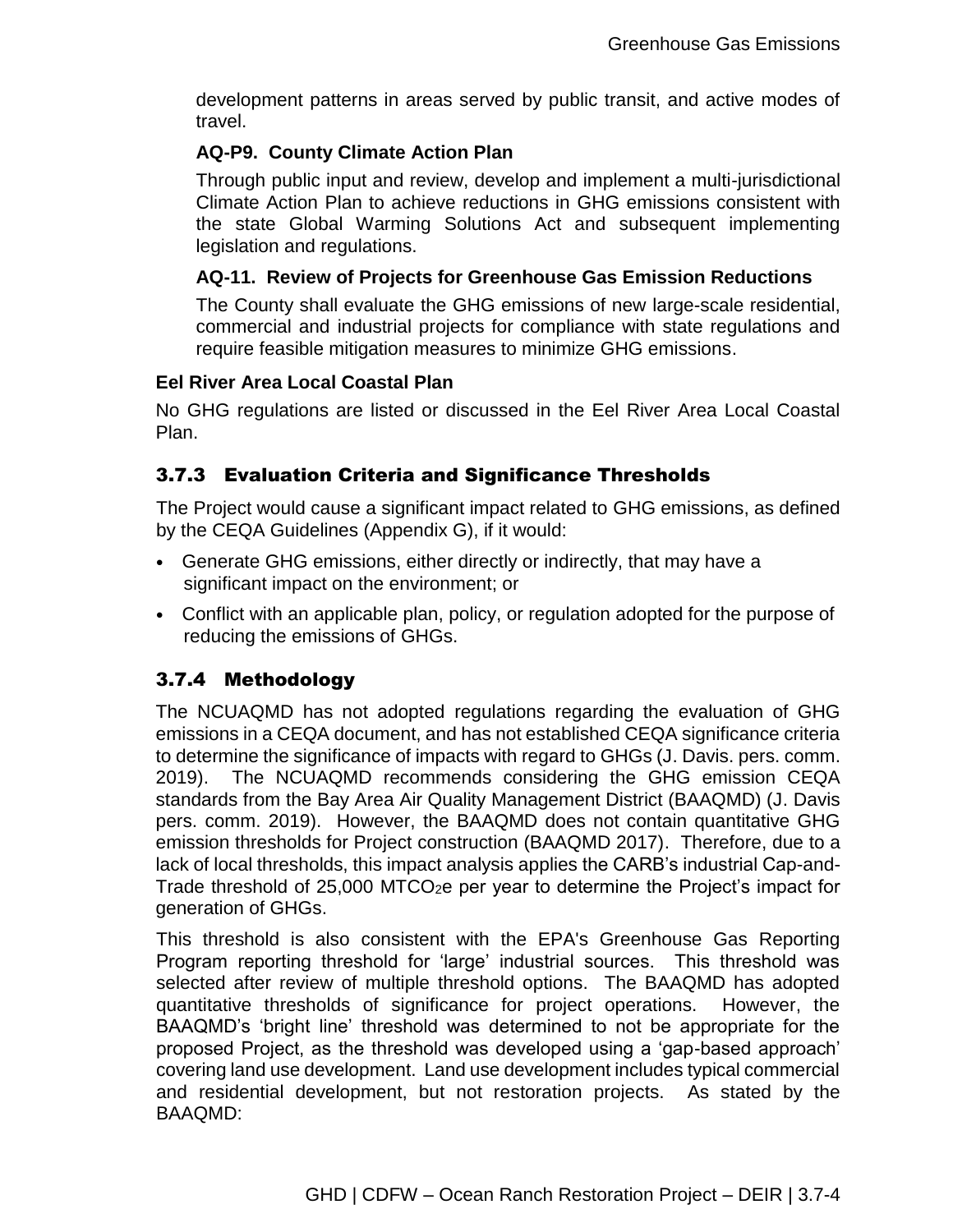*This approach is intended to attribute an appropriate share of GHG emission reductions necessary to reach AB 32 goals to new land use development projects in BAAQMD's jurisdiction that are evaluated pursuant to CEQA. (BAAQMD 2009)*

The CARB's industrial Cap-and-Trade threshold of  $25,000$  MTCO<sub>2</sub>e per year was determined to be the most appropriate threshold for the Project, as it is not tied to land use development growth associated with a specific region, but applies statewide. Additionally, the state requires participation in the Cap-and-Trade program for covered facilities with emissions in excess of the threshold.

California Emissions Estimator Model, CalEEMod, (Version 2016.3.2) was used to estimate air pollutant emissions from Project construction, invasive plant management and maintenance activities. The construction emissions modelling was based on the construction equipment inventories, schedule, and estimated hauling quantities developed for the Project. Greenhouse gas emissions from the proposed prescribed burning of 279 acres (113 hectares) of European beachgrass and 571 acres (231 hectares) of dense-flowered cordgrass was estimated using the Intergovernmental Panel on Climate Change (IPCC) Fourth Assessment Report (AR4) Equation 101, Category 3C1c (Biomass Burning in Grassland).

In order to assess the potential impact of construction-generated emissions and prescribed burning, the construction and prescribed burning GHG emissions were annualized over an assumed 30-year Project lifespan and added to estimated invasive plant management and maintenance emissions.

Post-construction Project emissions were also estimated using CalEEMod to evaluate emissions from invasive plant management activities, site maintenance, and use of the Project Area by the public, at an assumed rate of six trips per day. These emissions were modelled for year 2 of construction. It was assumed that ongoing invasive plant management activities include the use of up to three pieces of heavy equipment, including excavators, backhoes, and/or marshmasters, as well as off-road vehicles for site access.

## 3.7.5 Impacts and Mitigation Measures

#### **Impact GG-1: Would the Project generate GHG emissions, either directly or indirectly, that may have a significant impact on the environment?**

As described above, there are no local thresholds for evaluating GHG emissions. As a result, CARB's industrial Cap-and-Trade threshold of  $25,000$  MTCO<sub>2</sub>e per year was used to evaluate Project impacts from generation of GHGs during construction, invasive plant management, and maintenance activities.

Project construction activities would result in a temporary increase in GHG emissions, including exhaust emissions from on-road trucks, worker commute vehicles, and off-road heavy-duty equipment. Construction would require clearing, earthmoving, and operation of equipment, as used for similar projects, and which have been accounted for in the State's emission inventory and reduction strategy for both on and off-road vehicles. Construction emissions were estimated to be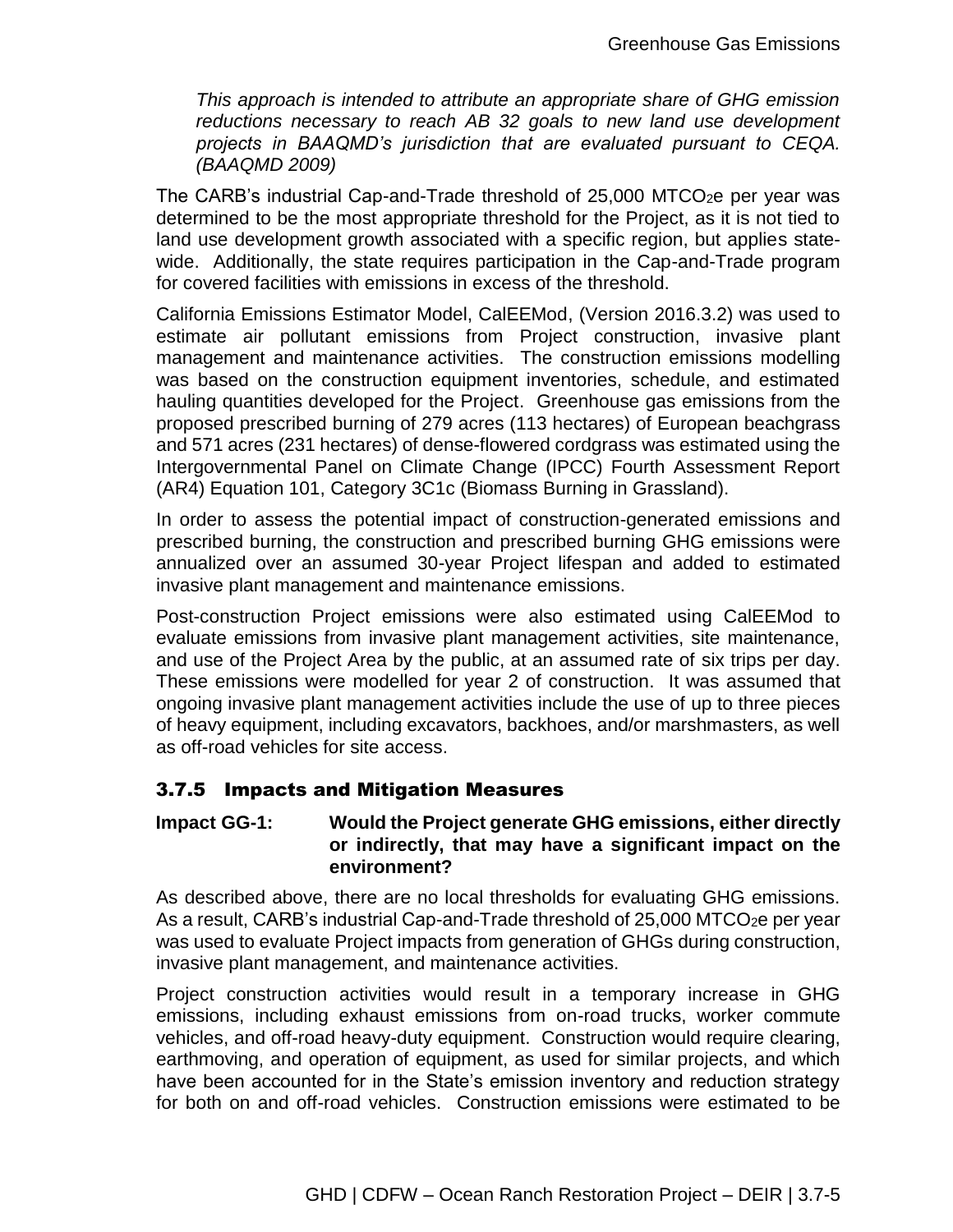approximately 990 MTCO2e from all construction activities over the two-year construction period. Annualized construction emissions equal 33 MTCO<sub>2</sub>e/year.

It is assumed that ongoing invasive plant management activities would occur for up to ten years or as long as needed to achieve control and/or eradication. Invasive plant management activities would generate an estimated 1,533 MTCO $_{2}$ e and 750 MTCO2e from prescribed burning of European beach grass and dense-flowered cordgrass, respectively, over a ten year treatment period. Annualized prescribed burning emissions equal 51 MTCO<sub>2</sub>e/year and 25 MTCO<sub>2</sub>e/year for European beach grass and dense-flowered cordgrass, respectively. Invasive plant management would also generate an estimated annual 15 MTCO<sub>2</sub>e from machinery use. If invasive plant management activities were to persist beyond ten years, the annualized emissions would remain the same.

Table 3.7-1—Greenhouse Gas Pollutant Emissions summarizes Project construction, invasive plant management, maintenance and public access-related GHG emissions model results. Cumulatively, Project emissions total well below the established 25,000 MTCO<sub>2</sub>e per year threshold.

Emissions during construction would not be a considerable contribution to the cumulative GHG impact, given that construction would be temporary, of short duration, and would not require a large fleet of earthmoving equipment and soil off hauling. Additionally, invasive plant management, maintenance, and public access emissions would not exceed the identified emission thresholds. Accordingly, the Project would not result in substantial long-term emissions of GHGs and would result in a less than significant impact.

| <b>Parameter</b>                                                                                          | <b>Emissions</b><br>(metric tons<br>per year) |
|-----------------------------------------------------------------------------------------------------------|-----------------------------------------------|
| <b>Mobile</b><br>(Trips to Project Site for invasive plant management,<br>maintenance, and public access) | 92                                            |
| <b>Invasive Plant Management</b><br>(Off-road equipment)                                                  | 15                                            |
| <b>Annualized Prescribed Burning</b><br>(European beach grass)                                            | 51                                            |
| <b>Annualized Prescribed Burning</b><br>(dense-flowered cordgrass)                                        | 25                                            |
| <b>Annualized Construction</b>                                                                            | 33                                            |
| Total                                                                                                     | 216                                           |
| <b>Threshold of Significance</b>                                                                          | 25,000                                        |
| Significant Impact (Yes/No)                                                                               | No                                            |

## Table 3.7-1. Greenhouse Gas Pollutant Emissions

Notes: Table 3.7-1 includes estimated emissions from Project activities annualized over a 30 year period. The emissions are presented in metric tons per year based off of estimated annual emissions, assuming a 30 year period.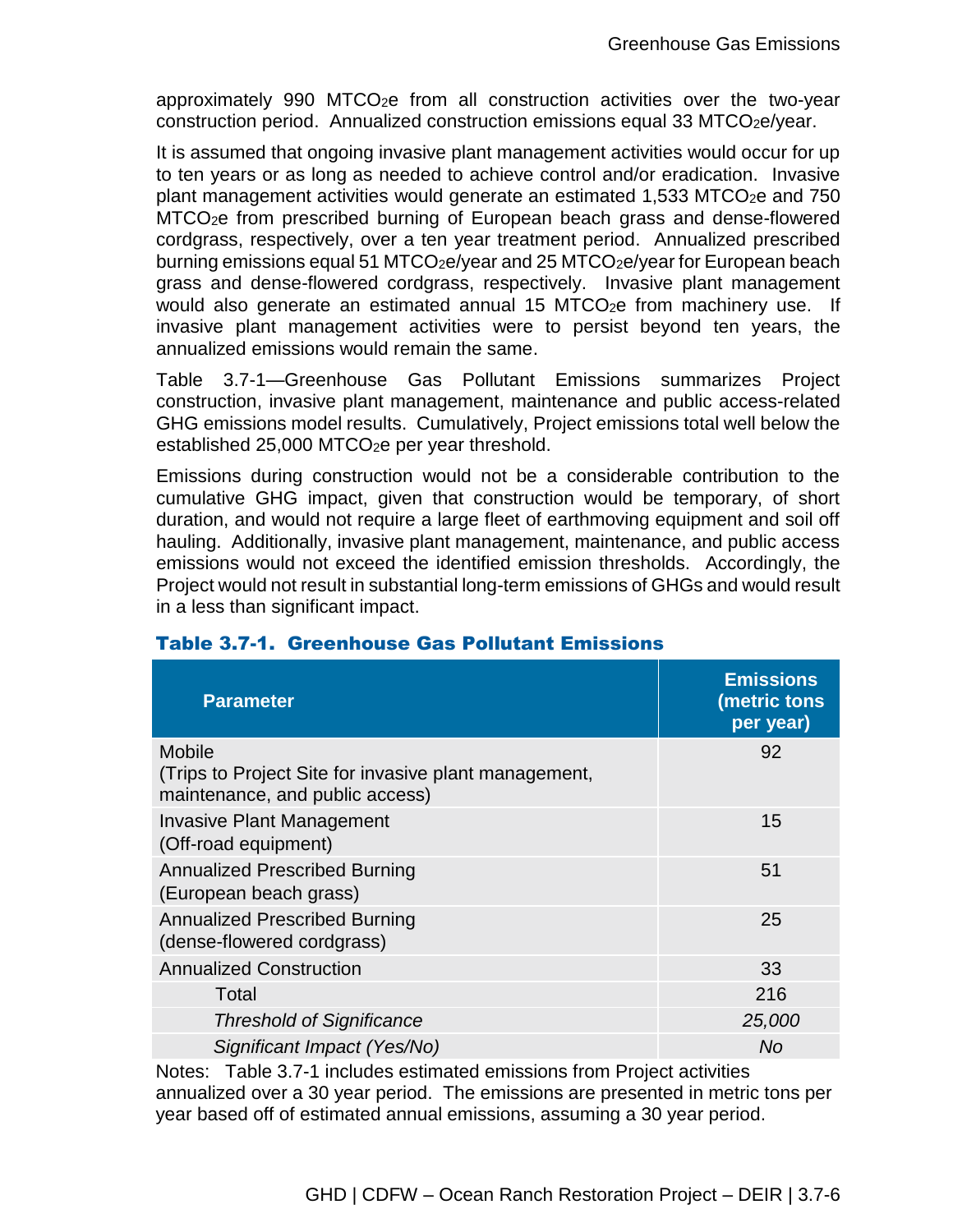The Project would result in an increase in coastal and salt marsh wetland habitat. A recent summary of existing data (William et al. 2009) suggests that freshwater wetlands, riparian forest, brackish wetlands, and salt marsh all have high rates of carbon sequestration. However, wetlands also produce methane, which is a potent GHG, during anaerobic decomposition in low-salinity, saturated soils. Methods for measuring carbon sequestration and methane production in wetlands are just becoming standardized.

According to the IPCC's 2013 Supplement to the 2006 IPCC Guidelines for National Greenhouse Gas Inventories – Wetlands:

*Rewetting can also restore wetlands to a state where net CO2 emissions are greatly reduced or even become negative, causing the wetlands to function as a net remover of greenhouse gases from the atmosphere. (IPCC 2013)*

The amount of GHGs produced or sequestered for any given wetland or wetland restoration project is in large part determined by the type of wetland and other sitespecific conditions. For instance, the carbon sequestration benefit of freshwater wetlands is offset by their production of methane. Seasonal wetlands and riparian habitat produce less methane than perennial freshwater wetlands because they dry out during summer when methane production in saturated soils is greatest, due to anoxic conditions (Williams et al. 2009). While mudflats produce little methane, they also sequester less carbon. Therefore, restoring salt marsh and brackish wetlands is an effective means to sequester carbon while reducing methane emissions.

**Mitigation Measures:** No mitigation is necessary.

**Level of Significance:** Less than significant.

**Impact GG-2: Would the Project conflict with an applicable plan, policy, or regulation adopted for the purpose of reducing the emissions of GHGs?**

The Project was evaluated for consistency with the CARB 2017 Climate Change Scoping Plan. The Scoping Plan provides California's climate policy portfolio and recommended strategies to put the state on a path to achieve the 2030 target. The scenario includes ongoing and statutorily required programs, continuing the Capand-Trade Program, and high-level objectives and goals to reduce GHGs across multiple economic sectors.

The Project would cause a temporary increase in GHGs; however, invasive plant management, maintenance and public access emissions would not exceed the identified emission thresholds, as shown in Impact GG-1. Table 3.7-2 summarizes the Project's consistency with the 2017 Climate Change Scoping Plan.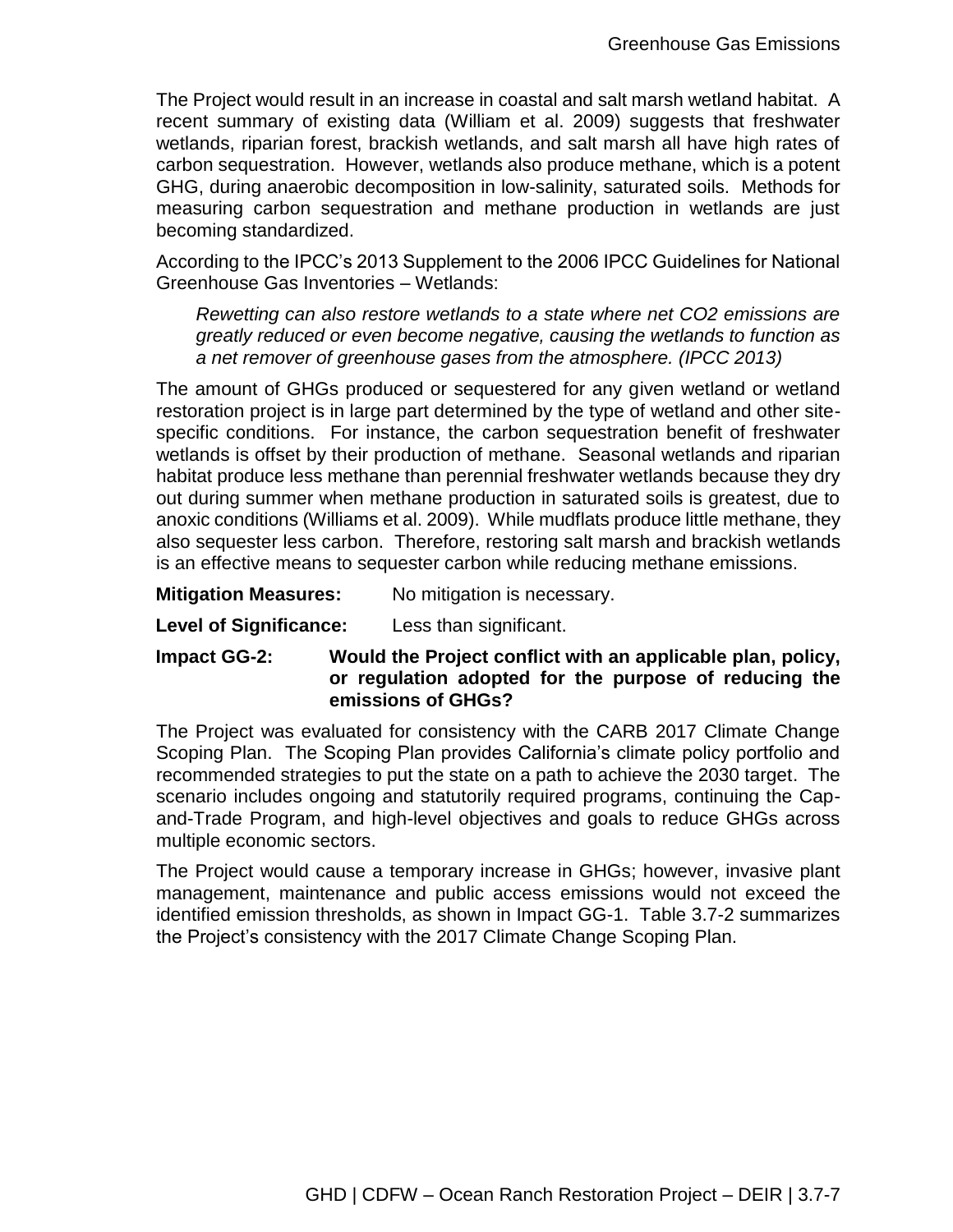| Table 3.7-2. Consistency Analysis Between Project and Climate |
|---------------------------------------------------------------|
| <b>Change Scoping Plan</b>                                    |

| <b>Scoping Plan Reduction Measures</b>                                                                                                                                                                                                                                                                                                                                                                                                                                                                               | <b>Consistency/Applicability</b><br><b>Determination</b>                                                                                                                                                                |
|----------------------------------------------------------------------------------------------------------------------------------------------------------------------------------------------------------------------------------------------------------------------------------------------------------------------------------------------------------------------------------------------------------------------------------------------------------------------------------------------------------------------|-------------------------------------------------------------------------------------------------------------------------------------------------------------------------------------------------------------------------|
| California Cap-and-Trade Program Linked<br>to Western Climate Initiative. Implement a<br>broad-based California Cap-and-Trade<br>program to provide a firm limit on<br>emissions. Link the California cap-and-trade<br>program with other Western Climate<br>Initiatives. Partner programs to create a<br>regional market system to achieve greater<br>environmental and economic benefits for<br>California. Ensure California's program<br>meets all applicable AB 32 requirements for<br>market-based mechanisms. | Not Applicable. This reflects the<br>adoption of a state-wide measure<br>that cannot be implemented by the<br>lead agency. The Project would not<br>include facilities or emissions sources<br>subject to this measure. |
| California Light-Duty Vehicle GHG<br>Standards. Implement adopted standards<br>and planned second phase of the program.<br>Align zero-emission vehicle, alternative and<br>renewable fuel and vehicle technology<br>programs with long-term climate change goals                                                                                                                                                                                                                                                     | Not Applicable. This reflects the<br>adoption of a state-wide standard<br>that cannot be implemented by the<br>lead agency.                                                                                             |
| Energy Efficiency. Maximize energy<br>efficiency building and appliance standards;<br>pursue additional efficiency including new<br>technologies, policy, and implementation<br>mechanisms. Pursue comparable investment<br>in energy efficiency from all retail providers of<br>electricity in California.                                                                                                                                                                                                          | Not Applicable. This is a measure<br>for the state to increase its energy<br>efficiency standards in new buildings.<br>The Project would not include<br>buildings or facilities.                                        |
| Renewable Portfolio Standard. Achieve 33<br>percent renewable energy generation mix<br>statewide. Renewable energy sources include<br>(but are not limited to) wind, solar, geothermal,<br>small hydroelectric, biomass, anaerobic<br>digestion, and landfill gas.                                                                                                                                                                                                                                                   | Not Applicable. This reflects the<br>adoption of a statewide standard that<br>cannot be implemented by the lead<br>agency. The Project would not<br>include energy-utilizing facilities.                                |
| Low Carbon Fuel Standard. Develop and<br>adopt the Low Carbon Fuel Standard.                                                                                                                                                                                                                                                                                                                                                                                                                                         | Not Applicable. This reflects the<br>adoption of a state-wide standard<br>that cannot be implemented by the<br>lead agency. When this measure is<br>initiated, the standard would be<br>applicable to the fuel used by  |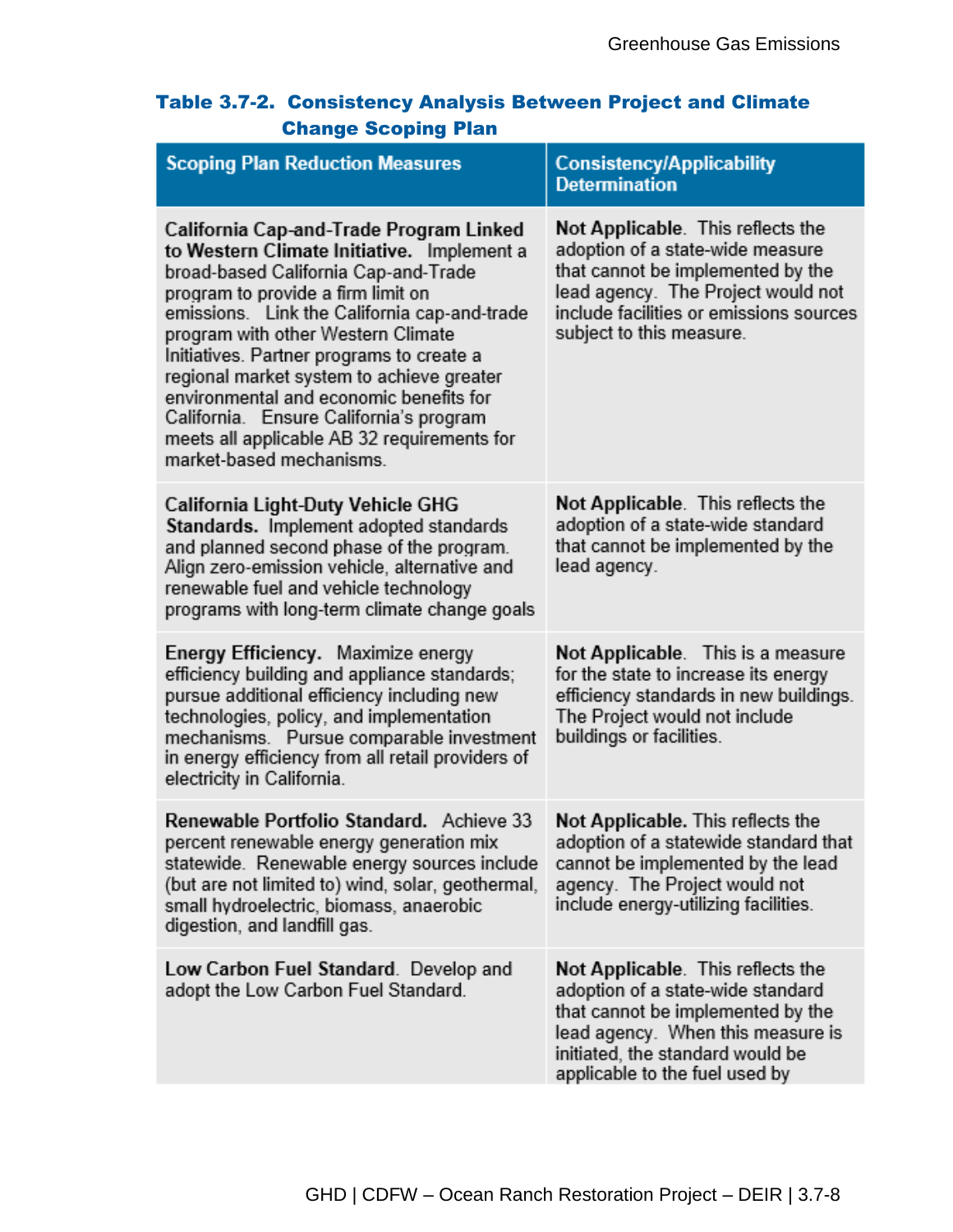| <b>Scoping Plan Reduction Measures</b>                                                                                                                                                                                                                                                                                                                                                                                                                          | <b>Consistency/Applicability</b><br><b>Determination</b>                                                                                                                                                                                                                 |
|-----------------------------------------------------------------------------------------------------------------------------------------------------------------------------------------------------------------------------------------------------------------------------------------------------------------------------------------------------------------------------------------------------------------------------------------------------------------|--------------------------------------------------------------------------------------------------------------------------------------------------------------------------------------------------------------------------------------------------------------------------|
| <b>Regional Transportation-Related GHG</b><br>Targets. Develop regional GHG emissions<br>reduction targets for passenger<br>vehicles. This measure refers to SB 375.                                                                                                                                                                                                                                                                                            | Not applicable. This is a statewide<br>measure calling for the development<br>of GHG emission reduction targets<br>that cannot be implemented by the<br>lead agency.                                                                                                     |
| Vehicle Efficiency Measures. Implement<br>light-duty vehicle efficiency measures.                                                                                                                                                                                                                                                                                                                                                                               | Not applicable. This reflects the<br>adoption of a statewide standard that<br>cannot be implemented by the lead<br>agency.                                                                                                                                               |
| Goods Movement. Implement adopted<br>regulations for the use of shore power for<br>ships at berth. Improve efficiency in goods<br>movement activities.                                                                                                                                                                                                                                                                                                          | Not applicable. The Project does<br>not propose any changes to modes<br>of transportation of goods.                                                                                                                                                                      |
| Million Solar Roofs Program. Install 3,000<br>megawatts (MW) of solar-electric capacity<br>under California's existing solar programs.                                                                                                                                                                                                                                                                                                                          | Not Applicable. This measure is<br>intended to increase solar power<br>throughout California, which is being<br>done by various utility companies and<br>solar programs. The Project would<br>not include energy-utilizing facilities<br>that could utilize solar power. |
| Medium/Heavy-Duty Vehicles. Adopt<br>medium and heavy-duty vehicle efficiency<br>measures.                                                                                                                                                                                                                                                                                                                                                                      | Not applicable. This reflects the<br>adoption of a statewide standard that<br>cannot be implemented by the lead<br>agency.                                                                                                                                               |
| Industrial Emissions. Require assessment<br>of large industrial sources to determine<br>whether individual sources within a facility can<br>cost- effectively reduce GHG emissions and<br>provide other pollution reduction co-<br>benefits. Reduce GHG emissions from<br>fugitive emissions from oil and gas extraction<br>and gas transmission. Adopt and implement<br>regulations to control fugitive methane<br>emissions and reduce flaring at refineries. | Not applicable. This measure would<br>apply to the direct GHG emissions at<br>major industrial facilities. The Project<br>is not industrial.                                                                                                                             |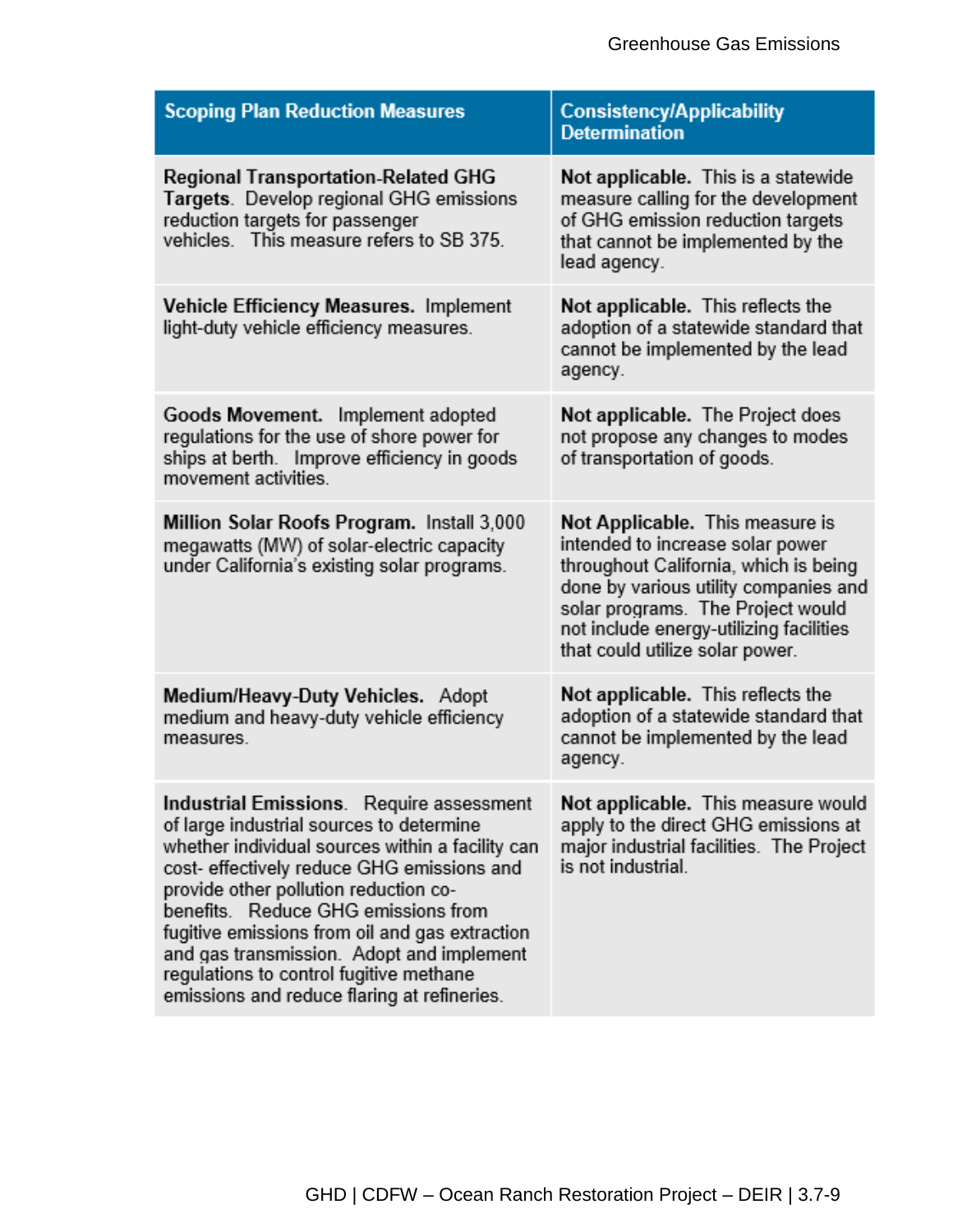| <b>Scoping Plan Reduction Measures</b>                                                                                                                                                  | <b>Consistency/Applicability</b><br><b>Determination</b>                                                                                                                                                                                                                              |
|-----------------------------------------------------------------------------------------------------------------------------------------------------------------------------------------|---------------------------------------------------------------------------------------------------------------------------------------------------------------------------------------------------------------------------------------------------------------------------------------|
| High Speed Rail. Support implementation of<br>a high-speed rail system.                                                                                                                 | Not applicable. This is a state-wide<br>measure that cannot be implemented<br>by the lead agency.                                                                                                                                                                                     |
| Green Building Strategy. Expand the use of<br>green building practices to reduce the carbon<br>footprint of California's new and existing<br>inventory of buildings.                    | Not Applicable. The Project would<br>not include buildings that could utilize<br>green building practices.                                                                                                                                                                            |
| High Global Warming Potential<br>Gases. Adopt measures to reduce high<br>global warming potential gases.                                                                                | Not Applicable. This measure is<br>applicable to the high global warming<br>potential gases such as<br>hydrofluorocarbons, perfluorocarbons<br>and sulfur hexafluoride found in air<br>conditioning and commercial<br>refrigerators. The Project would not<br>include such equipment. |
| Recycling and Waste. Reduce methane<br>emissions at landfills. Increase waste<br>diversion, composting, and commercial<br>recycling. Move toward zero-waste.                            | Not Applicable. The Project does<br>not include a landfill and would not<br>generate a notable amount of waste<br>that would need to be placed in a<br>landfill.                                                                                                                      |
| Sustainable Forests. Preserve forest<br>sequestration and encourage the use of forest<br>biomass for sustainable energy generation.                                                     | Not Applicable. The Project Area is<br>not and would not be forested.                                                                                                                                                                                                                 |
| Continue efficiency programs and use<br>Water.<br>cleaner energy sources to move and treat<br>water.                                                                                    | Not Applicable. The Project would<br>not move or treat water.                                                                                                                                                                                                                         |
| Agriculture. In the near-term, encourage<br>investment in manure digesters and at the<br>five-year Scoping Plan update determine if<br>the program should be made mandatory by<br>2020. | Not applicable. The Project does<br>not include agricultural production.                                                                                                                                                                                                              |

Source of Scoping Plan Reduction Measures: CARB 2008

As described in Table 3.7-2, the Project is consistent with AB 32, as outlined in the 2008 and 2017 Climate Change Scoping Plans. Therefore, the Project would have no impact on a plan, policy or regulation adopted for the purposes of reducing GHG emissions.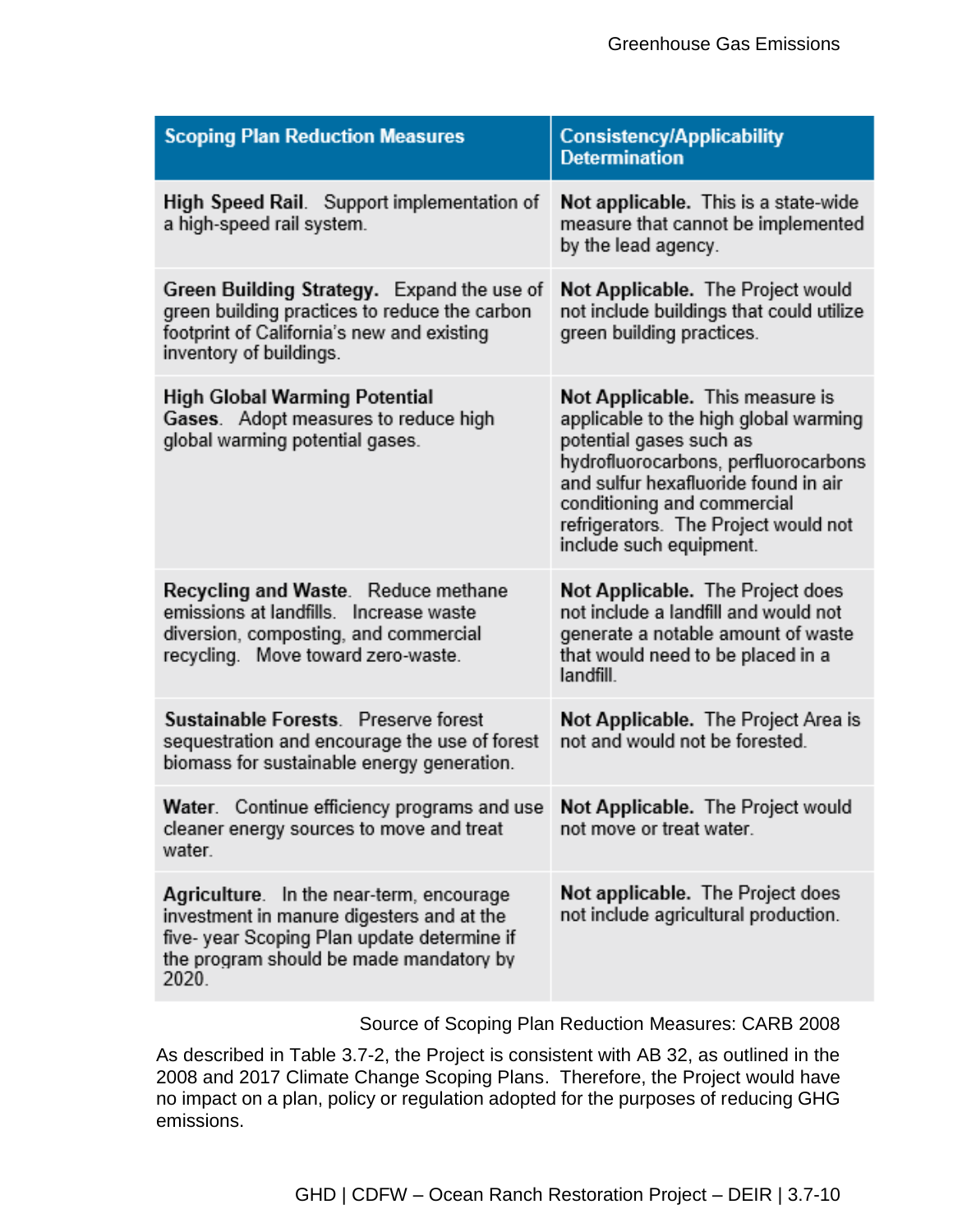**Mitigation Measures:** No mitigation is necessary. Level of Significance: No impact.

## 3.7.6 Cumulative Impacts

### **Impact GG-C-1:Would the Project contribute to a cumulatively significant impact relative to GHG emissions?**

GHG emissions, by their nature, represent a cumulative impact. No single project could generate enough GHG emissions to noticeably change the global average temperature. Instead, GHG emissions contribute, on a cumulative basis, to the significant adverse environmental impacts of global climate change. Therefore, the Project analysis presented above represents the cumulative analysis for impacts from GHG emissions. Any increases in Project-related GHG emissions would not impede the state in meeting AB 32 GHG reduction goals (as implemented through the Scoping Plan). The Project would not contribute to a significant impact related to GHG emissions.

**Mitigation Measures:** No mitigation is necessary.

Level of Significance: No impact.

## 3.7.7 References

Bay Area Air Quality Management District (BAAQMD). 2009. California Environmental Quality Act Guidelines Update, Proposed Thresholds of Significance. December 7.

Bay Area Air Quality Management District (BAAQMD). 2017. CEQA Guidelines.

California Air Resources Board (CARB). 2008. Climate Change Scoping Plan, a framework for change. Pursuant to AB 32, the California Global Warming Solutions Act of 2006. December. Available at: [https://ww3.arb.ca.gov/cc/scopingplan/document/adopted\\_scoping\\_plan.pdf](https://ww3.arb.ca.gov/cc/scopingplan/document/adopted_scoping_plan.pdf)

California Air Resources Board (CARB). 2012. Status of Scoping Plan Recommended Measure. Available at: [http://www.arb.ca.gov/cc/scopingplan/status\\_of\\_scoping\\_plan\\_measures.pdf](http://www.arb.ca.gov/cc/scopingplan/status_of_scoping_plan_measures.pdf)

- California Air Resources Board (CARB). 2017. The 2017 Climate Change Scoping Plan Update, The Proposed Strategy for Achieving California's 2030 Greenhouse Gas Target. January 20, 2017. Available at: https://ww3.arb.ca.gov/cc/scopingplan/2030sp\_pp\_final.pdf
- California Air Resources Board (CARB). 2019. California Greenhouse Gas Emissions for 2000 to 2017, accessed website at: https://ww2.arb.ca.gov/ghginventory-data
- Davis, J. 2019. North Coast Unified Air Quality Management District. Division Manager & Deputy Air Pollution Control Officer. Personal Communication. December 3.
- Humboldt County. 2017. Humboldt County General Plan. Available at: https://humboldtgov.org/205/General-Plan